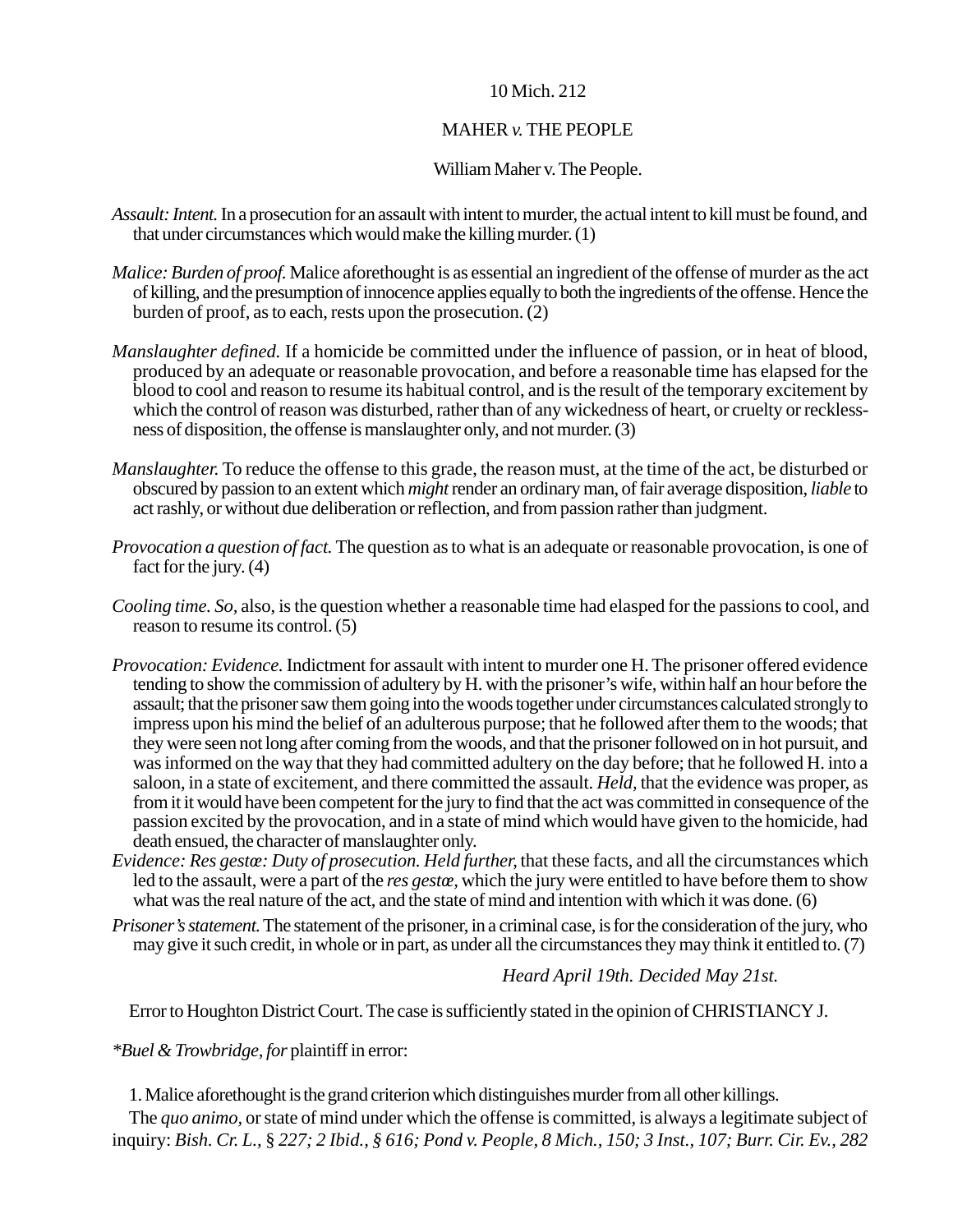*and n.*

Accordingly, the *appearance* of an actual necessity for taking life in self-defense, though it in fact do not exist, may justify the act; *insanity* may excuse it, and *sudden transport of passion* may mitigate it to a lesser offense. Yet each of these circumstances is a state of the mind.

 The definition itself of murder requires, that it be committed by a person of sound mind and memory, and with malice aforethought: *3 Coke's Inst., 47; 4 Bl. Com., 195.* Each of these ingredients is a fact; each puts in issue the state of the mind, and each *must be passed upon by the jury.*

 In a case of murder it is always a proper subject of inquiry, whether the accused acted from deliberation and intelligence; whether he had command of his passions and acted from a mind undisturbed; or whether reason had lost in part its sway: *2 Bish. Cr. L., §§ 630, 631 and n.; 1 East P. C., 222; Whart. Cr. L.,* §§ *983, 984; Burr. Cir. Ev., 284 and n.*

It is a true test of manslaughter that the homicide be committed in a sudden transport of passion arising upon a reasonable provocation, and without malice. The law requires only a *reasonable* provocation. The authorities use the terms *adequate, sufficient and reasonable,* when applied to the provocation, as equivalent : *1 East P. C.,* 232; *Whart. Cr. L.,* § *987; 2 Bish. Cr. L.,* § *630 and n.; 11 Humph., 200. A reasonable* provocation, is one for which a good reason can be given, and which might naturally and rationally, according to the laws of the human mind, produce the alleged sudden transport of passion.

*\**By *sufficient* cooling time, is meant a reasonable time; therefore, each case depends on its own circumstances: *Whart. Cr. L., § 990; 2 Bish. Cr. L., § 641; 1 Speers, 384.* A *reasonable* cooling time, is that for which a good reason can be given, and in which the sudden transport of passion might naturally and rationally, according to the laws of the human mind, pass away.

 2. Acting on information : "When it becomes a subject of inquiry whether a person acted *bona fide,* prudently or wisely, the information and circumstances on the faith of which he acted, whether true or false, are original and material evidence. This is often illustrated in actions for malicious prosecution:" *Whart. Cr. L.,* § *663; 1 Greenl. Ev., § 101 and n.* Such evidence bears directly upon the question of malice, and state of the prisoner's mind. In the following cases of alleged murder, the parties acted under provocation arising on information which was admitted in evidence: *Cases of Jarboe, of Mercer, and of Norman, cited in Sickles' case; Boyley's ease, 2 Cro., 296; McWhirt' s case 3 Gratt., 594.*

So evidence is often admitted of information communicated to the prisoner, of prior threats against him by the assailing party. See *Pond's case, 8 Mich., 153.*

*3.* As to the taking in the act; the law does not require that the husband stand by and actually see the adulterous act.

Adultery can always be proved by facts and circumstances. Those offered in this case transpired under the eyes of the accused; they tended to establish a taking in the act, within the meaning of the law. Would a blind man be without protection when his remaining senses leave no room for doubt?

A mistake may exist; still "the guilt of the accused must depend upon the circumstances as they appear to him." One may act in self-defense upon reasonable grounds for believing that the danger is actual and imminent, though he be mistaken: *Pond's case, 8 Mich. 150.*

\*So too, an insane delusion or belief may exist, as to unreal facts, which will justify or excuse a homicide committed under its influence, if, being real, they would have that effect: *1 Bish. Cr. L., § 295.*

*4.* As to the *res gestœ:* most of the matters offered and excluded immediately preceded the assault, tended to illustrate it, were directly connected with it as its cause, and with it constituted one continuing occurrence. They were, therefore, clearly admissible in evidence as belonging to the *res gestœ: Potter's case, 5 Mich., 5 ; 1 Greenl. Ev., § 108 and n.*

They belong to the class of concomitant circumstances, which include those immediately following and preceding the criminal act, as well as those strictly contemporaneous with it: *Burr. Cir. Ev., 368.*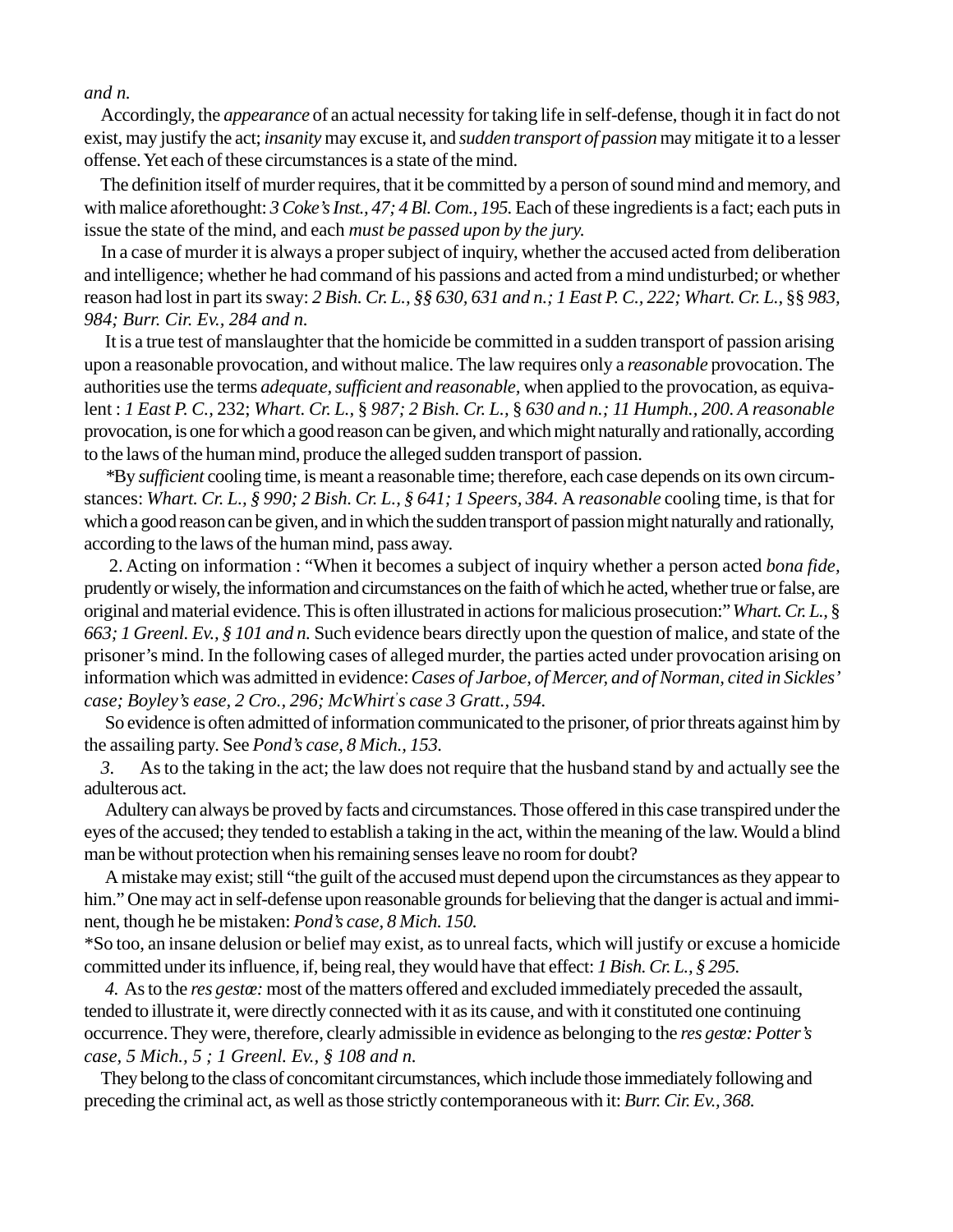### C. *Upson, Attorney-General,* for the people:

If a husband find his wife in the act of adultery, and, provoked by the wrong, instantly takes the life of the adulterer, the homicide is only manslaughter. But to entitle it to this tender consideration, the detection must be in the very act. In all cases the party must see the act done, and if, after merely hearing of, or suspecting such an outrage, the wronged individual immediately takes vengeance on the other, by pursuing and killing him, his offense is murder: *Foster, 296 T. Raym., 212 ; 1 Vent., 158 ; 1 East. P. C., 234; 8 C. & P., 182; 2 C.* & K*., 814; 3 Gratt., 594 ; 8 Ired. Law, 330; 1 Russ. on Cr., 525 and 581; 2 Bish. Cr. L., § 638 and notes 2, 3 and 4 ; Whar. Cr. L., § 984 and n. a, 4th ed.*

The books which speak of the slaying of the adulterer by the husband as only manslaughter under certain circumstances, all instance the case where he finds the adulterer in the act of adulterous intercourse with his wife, and immediately kills him; but none of the cases speak of thus justifying the killing of a person by the husband, on account \*of information or suspicion of acts of adultery committed with his wife. Most of them expressly say that in all such circumstances the killing would be murder.

See particularly on this point the language of the court in 8 *Car. & P., 182, and 2 C. & K, 814,* above quoted.

#### CHRISTIANCY J. :

The prisoner was charged with an assault with intent to kill and murder one Patrick Hunt. The evidence on the part, of the prosecution was, that the prisoner entered the saloon of one Michael Foley, in the village of Houghton, where said Hunt was standing with several other persons; that prisoner entered through a back door and by a back way leading to it, in his shirt sleeves, in a state of great perspiration, and appearing to be excited; and on being asked if he had been at work, said he had been across the lake; that, on entering the saloon, he immediately passed nearly through it to where said Hunt was standing, and, on his way towards Hunt, said something, but it did not appear what, or to whom; that as soon as the prisoner came up to where Hunt was standing, he fired a pistol at Hunt, the charge of which took effect upon the head of Hunt, in and through the left ear, causing a severe wound thereon; by reason of which Hunt in a few moments fell to the floor, was partially deprived of his sense of hearing in that ear, and received a severe shock to his system which caused him to be confined to his bed for about a week, under the care of a physician; that immediately after the firing of the pistol prisoner left the saloon, nothing being said by Hunt or the prisoner. It did not appear how, or with what, the pistol was loaded. The prisoner offered evidence tending to show an adulterous intercourse between his wife and Hunt on the morning of the assault, and within less than half an hour previous; that the prisoner saw them going into the woods together about half an hour before the assault; that on their coming \*out of the woods the prisoner followed them immediately (evidence having already been given that the prisoner had followed them to the woods) ; that, on their coming out of the woods, the prisoner followed them and went after said Hunt into the saloon, where, on his arrival, the assault was committed; that the prisoner on his way to the saloon, a few minutes before entering it, was met by a friend who informed him that Hunt and the prisoner's wife had had sexual intercourse the day before in the woods. This evidence was rejected by the court, and the prisoner excepted. Was the evidence properly rejected? This is the main question in the case, and its decision must depend upon the question whether the proposed evidence would have tended to reduce the killing—had death ensued—from murder to manslaughter, or rather, to have given it the character of manslaughter instead of murder? If the homicide—in case death had ensued—would have been but manslaughter, then defendant could not be guilty of the assault *with intent to murder,* but only of a simple assault and battery. The question therefore involves essentially the same principles as where evidence is offered for a similar purpose in a prosecution for murder; except that, in some cases of murder, an actual intention to kill need not exist; but in a prosecution for an assault *with intent* to murder, the actual intention to kill must be found, and that under circumstances which would make the killing murder.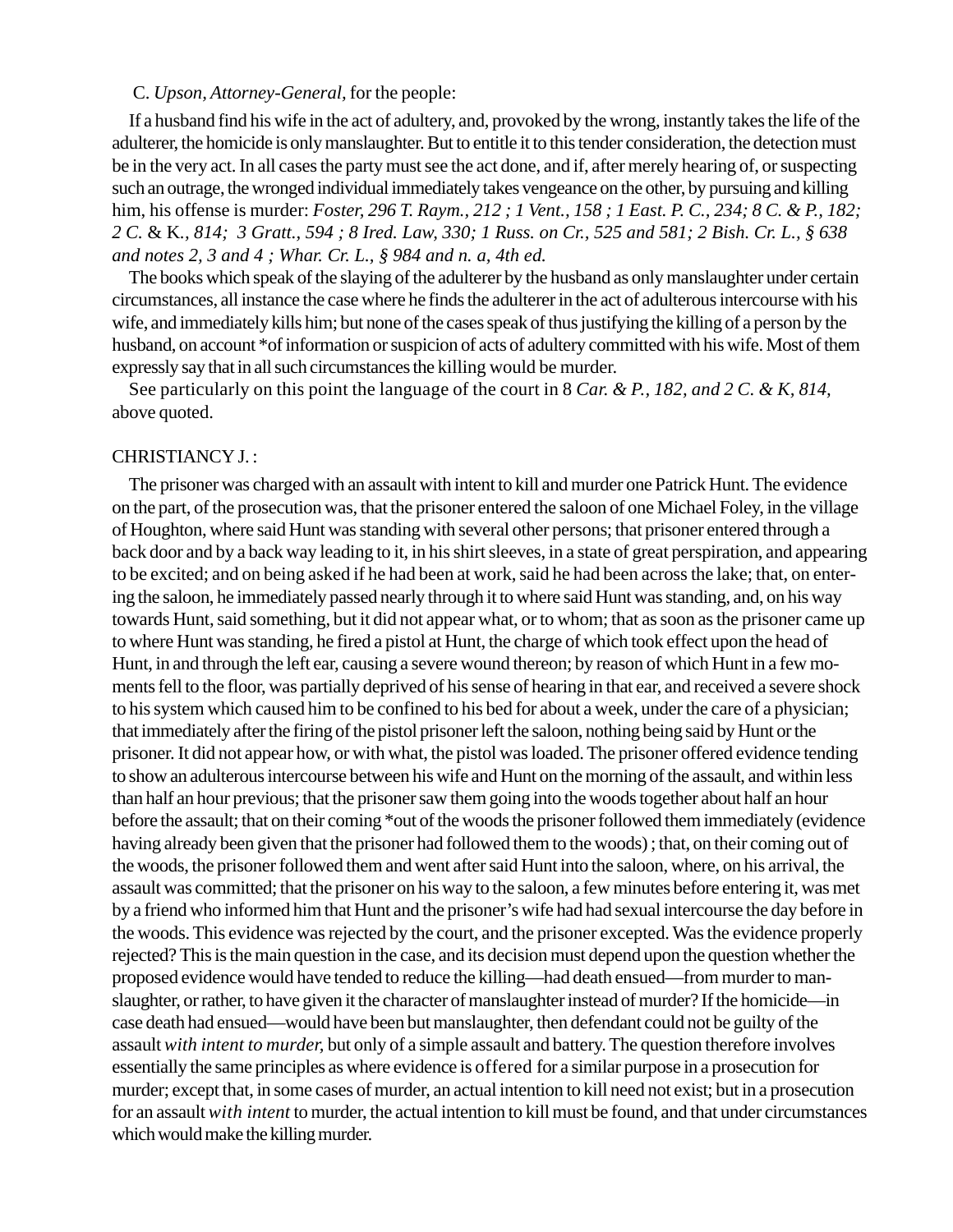Homicide, or the mere killing of one person by another, does not, of itself, constitute murder; it may be murder, or manslaughter, or excusable, or justifiable homicide, and therefore entirely innocent, according to the circumstances, or the disposition or state of mind or purpose, which induced the act. It is not, therefore, the act which constitutes the offense, or determines its character; but the *quo animo,* the disposition, or state of mind, with which it is done. *Actus non facit reum nisi mens sit rea:" People v. Pond, 8 Mich., 150.*

\*To give the homicide the legal character of murder, all the authorities agree that it must have been perpetrated with malice prepense or aforethought. This malice is just as essential an ingredient of the offense as the act which causes the death; without the concurrence of both, the crime can not exist; and, as every man is presumed innocent of the offense with which he is charged till he is proved to be guilty, this presumption must apply equally to both ingredients of the offense—to the malice as well as to the killing. Hence, though the principle seems to have been sometimes overlooked, the burden of proof, as to each, rests equally upon the prosecution, though the one may admit and require more direct proof than the other; malice, in most cases, not being susceptible of direct proof, but to be established by inferences more or less strong, to be drawn from the facts and circumstances connected with the killing, and which indicate the disposition or state of mind with which it was done. It is for the court to define the legal import of the term, malice aforethought, or, in other words, that state or disposition of mind which constitutes it; but the question whether it existed or not, *in the particular instance,* would, upon principle, seem to be as clearly a question of fact for the jury, as any other fact in the cause, and that they must give such weight to the various facts and circumstances accompanying the act, or in any way bearing upon the question, as in their judgment, they deserve: and that the court have no right to withdraw the question from the jury by assuming to draw the proper inferences from the whole, or any part of, the facts proved, as presumption of law. If courts could do this, juries might be required to find the fact of malice where they were satisfied from the whole evidence it did not exist. I do not here speak of those cases in which the death is caused in the attempt to commit some other offense, or in illegal resistance to public officers, or other classes of cases which may rest upon peculiar grounds of \*public policy, and which may or may not form an exception; but of ordinary cases, such as this would have been had death ensued. It is not necessary here to enumerate all the elements which enter into the legal definition of malice aforethought. It is sufficient to say that, within the principle of all the recognized definitions, the homicide must, in all ordinary cases, have been committed with some degree of coolness and deliberation, or, at least, under circumstances in which ordinary men, or the average of men recognized as peaceable citizens, would not be liable to have their reason clouded or obscured by passion; and the act must be prompted by, or the circumstances indicate that it sprung from, a wicked, depraved or malignant mind—a mind which, even in its habitual condition, and when excited by no provocation which would be liable to give undue control to passion in ordinary men, is cruel, wanton or malignant, reckless of human life, or regardless of social duty.

 But if the act of killing, though intentional, be committed under the influence of passion or in heat of blood, produced by an adequate or reasonable provocation, and before a reasonable time has elapsed for the blood to cool and reason to resume its habitual control, and is the result of the temporary excitement, by which the control of reason was disturbed, rather than of any wickedness of heart or cruelty or recklessness of disposition; then the law, out of indulgence to the frailty of human nature, or rather, in recognition of the laws upon which human nature is constituted, very properly regards the offense as of a less heinous character than murder, and gives it the designation of manslaughter.

To what extent the passions must be aroused and the dominion of reason disturbed to reduce the offense from murder to manslaughter, the cases are by no means agreed; and any rule which should embrace all the cases that have been decided in reference to this point, would come \*very near obliterating, if it did not entirely obliterate, all distinction between murder and manslaughter in such cases. We must, therefore, endeavor to discover the principle upon which the question is to be determined. It will not do to hold that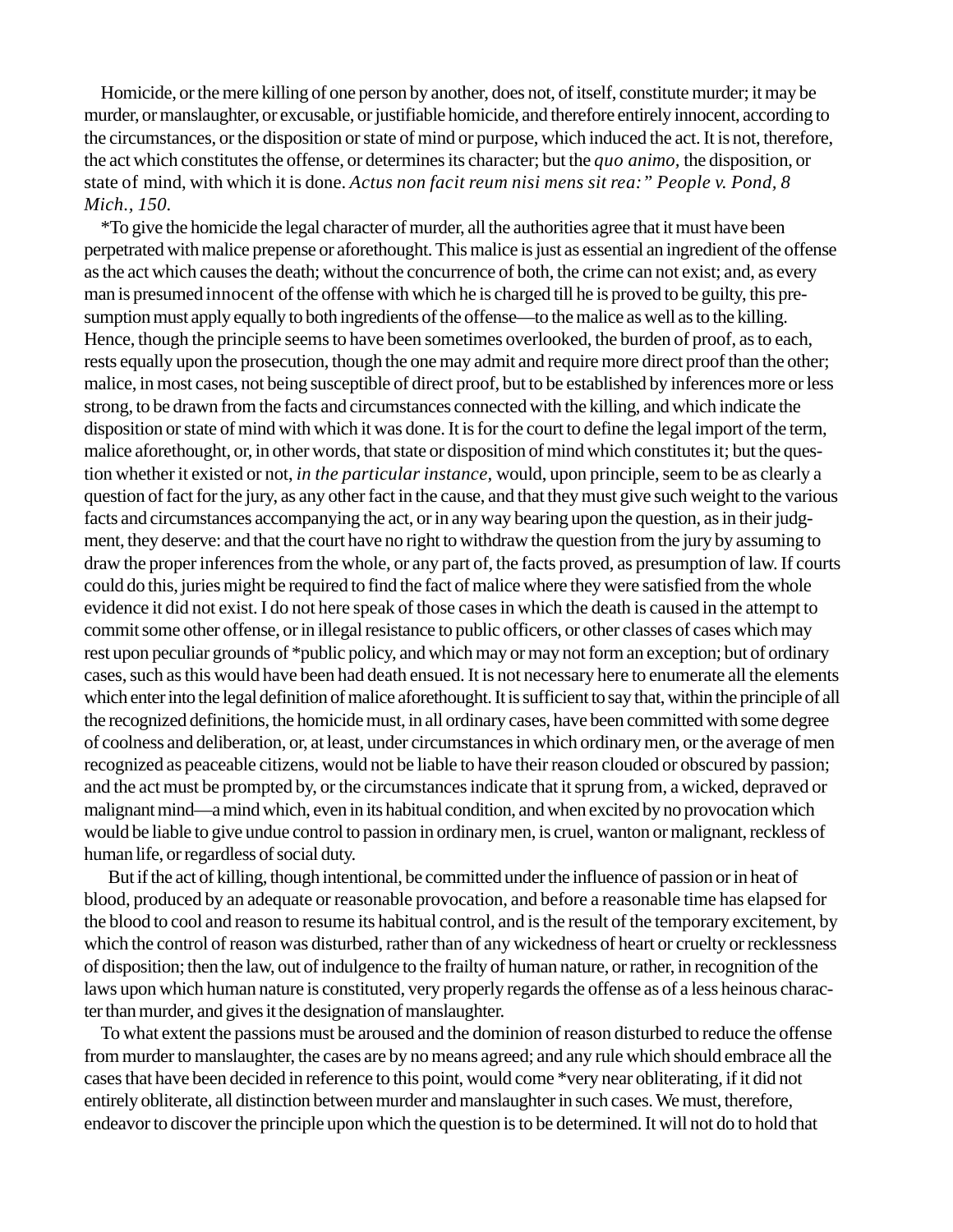reason should be entirely dethroned, or overpowered by passion so as to destroy intelligent volition: *State v. Hill, 1 Dev. & Bat., 491; Haile v. State, 1 Swan, 248; Young v. State, 11 Humph., 200.* Such a degree of mental disturbance would be equivalent to utter insanity, and, if the result of adequate provocation, would render the perpetrator morally innocent. But the law regards manslaughter as a high grade of offense; as a felony. On principle, therefore, the extent to which the passions are required to be aroused and reason obscured must be considerably short of this, and never beyond that degree within which ordinary men have the power, and are, therefore, morally as well as legally bound to restrain their passions. It is only on the idea of a violation of this clear duty, that the act can be held criminal. There are many cases to be found in the books in which this consideration, plain as it would seem to be in principle, appears to have been, in a great measure, overlooked, and a course of reasoning adopted which could only be justified on the supposition that the question was between murder and excusable homicide.

 The principle involved in the question, and which I think clearly deducible from the majority of well considered cases, would seem to suggest as the true general rule, that reason should, at the time of the act, be disturbed or obscured by passion to an extent which *might render* ordinary men, of fair average disposition, *liable* to act rashly or without due deliberation or reflection, and from passion, rather than judgment.

To the question, what shall be considered in law a reasonable or adequate provocation for such state of mind, so as to give to a homicide, committed under its \*influence, the character of manslaughter? On principle, the answer, as a general rule, must be, anything the natural tendency of which would be to produce such a state of mind in ordinary men, and which the jury are satisfied did produce it in the case before them —not such a provocation as must, by the laws of the human mind, produce such an effect with the *certainty that physical effects follow from physical causes;* for then the individual could hardly be held morally accountable. Nor, on the other hand, must the provocation, in every case, be held sufficient or reasonable, because such a state of excitement has followed from it; for then, by habitual and long continued indulgence of evil passions, a bad man might acquire a claim to mitigation which would not be available to better men, and on account of that very wickedness of heart which, in itself, constitutes an aggravation both in morals and in law.

In determining whether the provocation is sufficient or reasonable, *ordinary human nature,* or the average of men recognized as men of fair average mind and disposition, should be taken as the standard unless, indeed, the person whose guilt is in question be shown to have some peculiar weakness of mind or infirmity of temper, not arising from wickedness of heart or cruelty of disposition.

It is, doubtless, in one sense, the province of the court to define what, in law, will constitute a reasonable or adequate provocation, but not, I think, in ordinary cases, to determine whether the provocation proved in the particular case is sufficient or reasonable. This is essentially a question of fact, and to be decided with reference to the peculiar facts of each particular case. As a general rule, the court, after informing the jury to what extent the passions must be aroused and reason obscured to render the homicide manslaughter, should inform them that the provocation must be one, the *tendency* of which would be to produce such a degree of excitement and disturbance \*in the minds of ordinary men; and if they should find such provocation from the facts proved, and should further find that it did produce that effect in the particular instance, and that the homicide was the result of such provocation, it would give it the character of manslaughter. Besides the consideration that the question is essentially one of fact, jurors, from the mode of their selection, coming from the various classes and occupations of society, and conversant with the practical affairs of life, are, in my opinion, much better qualified to judge of the sufficiency and tendency of a given provocation, and much more likely to fix, with some degree of accuracy, the standard of what constitutes the average of ordinary human nature, than the judge whose habits and course of life give him much less experience of the workings of passion in the actual conflicts of life.

The judge, it is true, must, to some extent, assume to decide upon the sufficiency of the alleged provoca-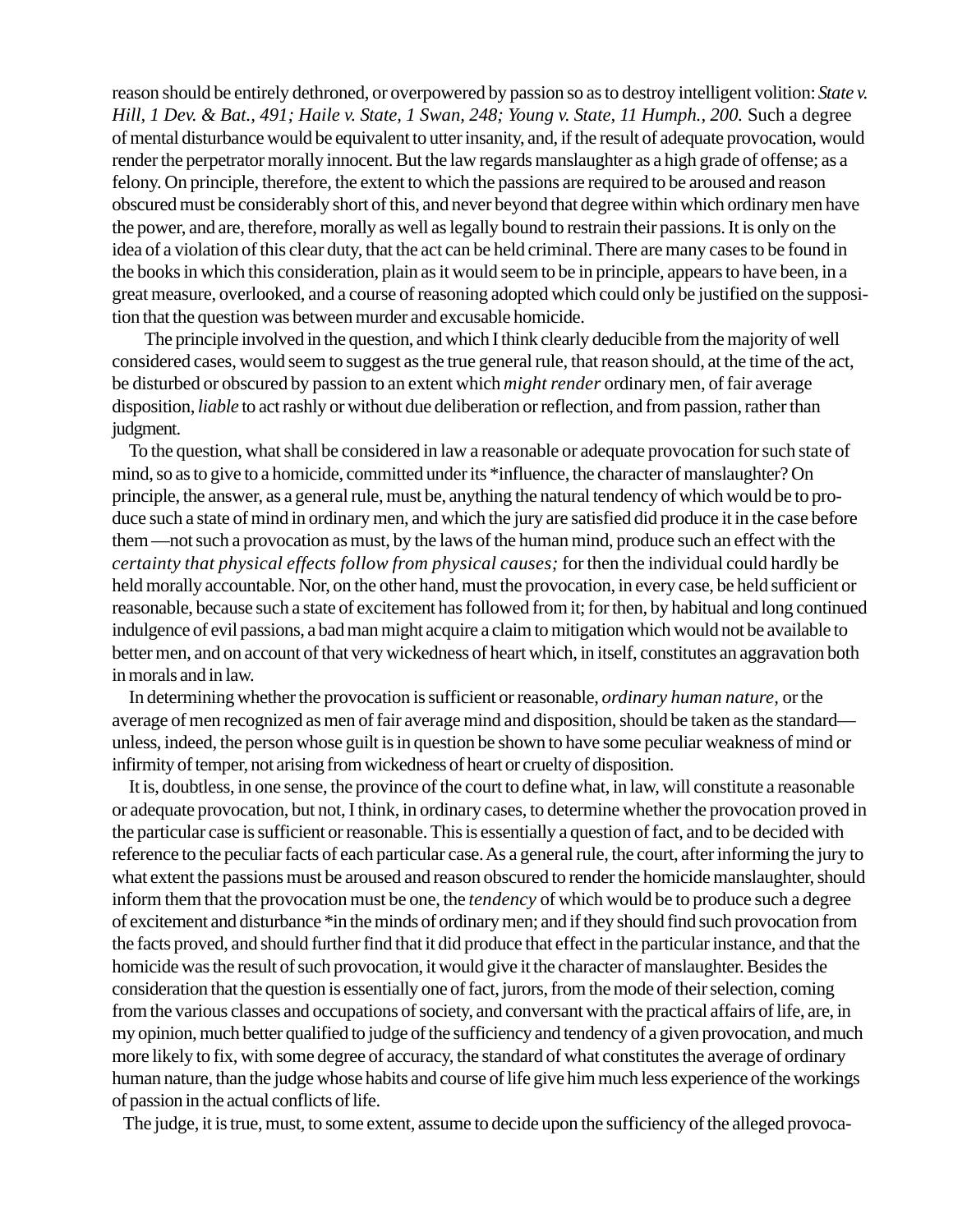tion, when the question arises upon the admission of testimony; and when it is so clear as to admit of no reasonable doubt upon any theory, that the alleged provocation could not have had any tendency to produce such state of mind, in ordinary men, he may properly exclude the evidence; but, if the alleged provocation be such as to admit of any reasonable doubt, whether it might not have had such tendency, it is much safer, I think, and more in accordance with principle, to let the evidence go to the jury under the proper instructions. As already intimated, the question of the reasonableness or adequacy of the provocation must depend upon the facts of each particular case. That can, with no propriety, be called a rule (or a question) of law which must vary with, and depend upon the almost infinite variety of facts presented by the various cases as they arise. See *Stark. on Ev., Amer. Ed., 1860, pp. 676 to 680.* The law can not with justice assume, by the light of past decisions, to catalogue all the various facts and \*combinations of facts which shall be held to constitute reasonable or adequate provocation. Scarcely two past cases can be found which are identical in all their circumstances; and there is no reason to hope for greater uniformity in future. Provocations will be given without reference to any previous model, and the passions they excite will not consult the precedents.

The same principles which govern, as to the extent to which the passions must be excited and reason disturbed, apply with equal force to the time during which its continuance may be recognized as a ground for mitigating the homicide to the degree of manslaughter, or, in other words, to the question of cooling time. This, like the provocation itself, must depend upon the nature of man and the laws of the human mind, as well as upon the nature and circumstances of the provocation, the extent to which the passions have been aroused, and the fact, whether the injury inflicted by the provocation is more or less permanent or irreparable. The passion excited by a blow received in a sudden quarrel, though perhaps equally violent for the moment, would be likely much sooner to subside than if aroused by a rape committed upon a sister or a daughter, or the discovery of an adulterous intercourse with a wife; and no two cases of the latter kind would be likely to be identical in all their circumstances of provocation. No precise time, therefore, *in hours or minutes,* can be laid down by the court, as a rule of law, within which the passions *must be held* to have subsided and reason to have resumed its control, without setting at defiance the laws of man' s nature, and ignoring the very principle on which provocation and passion are allowed to be shown, at all, in mitigation of the offense. The question is one of reasonable time, depending upon all the circumstances of the particular case; and where the law has not defined, and can not without gross injustice define the precise time which shall be deemed reasonable, as it has with respect to notice of the dishonor of \*commercial paper. In such case, where the law has defined what shall be reasonable time, the question of such reasonable time, the facts being found by the jury, is one of law for the court; but in all other cases it is a question of fact for the jury; and the court can not take it from the jury by assuming to decide it as a question of law, without confounding the respective provinces of the court and jury: *Stark. Ev., Ed. of 1860, pp. 768, 769, 774, 775.* In R*ex. v. Howard, 6 C. & P., 157,* and *Rex. v. Lynch, 5 C. & P, 324,* this question of reasonable cooling time was expressly held to be a question of fact for the jury. And see *Whart. Cr. L., 4th ed., § 990, and cases cited.* I am aware there are many cases in which it has been held a question of law; but I can see no principle on which such a rule can rest. The court should, I think, define to the jury the principles upon which the question is to be decided, and leave them to determine whether the time was reasonable under all the circumstances of the particular case. I do not mean to say that the time may not be so great as to enable the court to determine that it is sufficient for the passion to have cooled, or so to instruct the jury, without error; but the case should be very clear. And in cases of applications for a new trial, depending upon the discretion of the court, the question may very properly be considered by the court.

It remains only to apply these principles to the present case. The proposed evidence, in connection with what had already been given, would have tended strongly to show the commission of adultery by Hunt with the prisoner's wife, within half an hour before the assault; that the prisoner saw them going to the woods together, under circumstances calculated strongly to impress upon his mind the belief of the adulterous